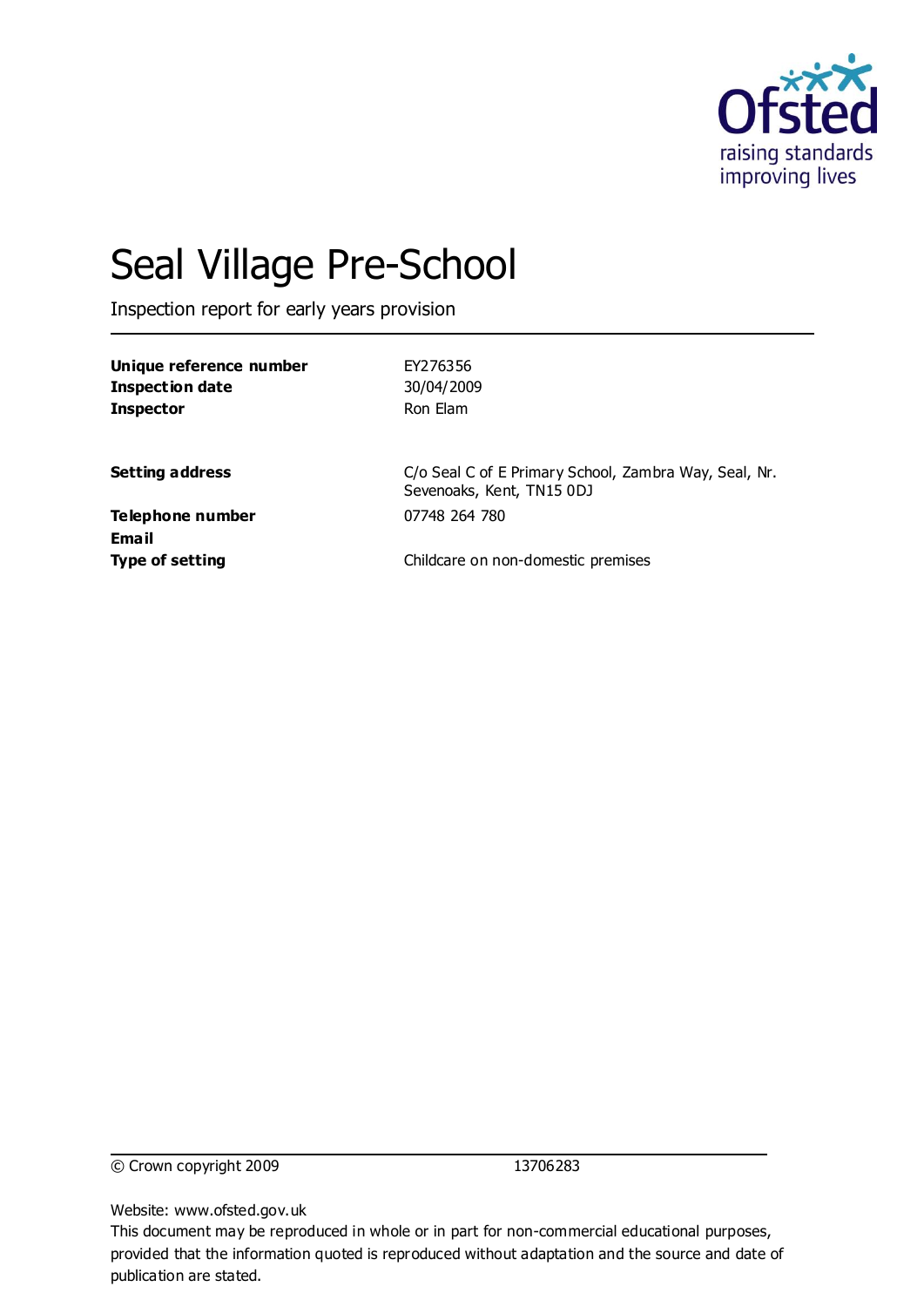## **Introduction**

This inspection was carried out by Ofsted under Sections 49 and 50 of the Childcare Act 2006 on the quality and standards of the registered early years provision. 'Early years provision' refers to provision regulated by Ofsted for children from birth to 31 August following their fifth birthday (the early years age group). The registered person must ensure that this provision complies with the statutory framework for children's learning, development and welfare, known as the *Early* Years Foundation Stage.

The provider must provide a copy of this report to all parents with children at the setting where reasonably practicable. The provider must provide a copy of the report to any other person who asks for one, but may charge a fee for this service (The Childcare (Inspection) Regulations 2008 regulations 9 and 10).

The setting also makes provision for children older than the early years age group which is registered on the voluntary and/or compulsory part(s) of the Childcare Register. This report does not include an evaluation of that provision, but a comment about compliance with the requirements of the Childcare Register is included in Annex B.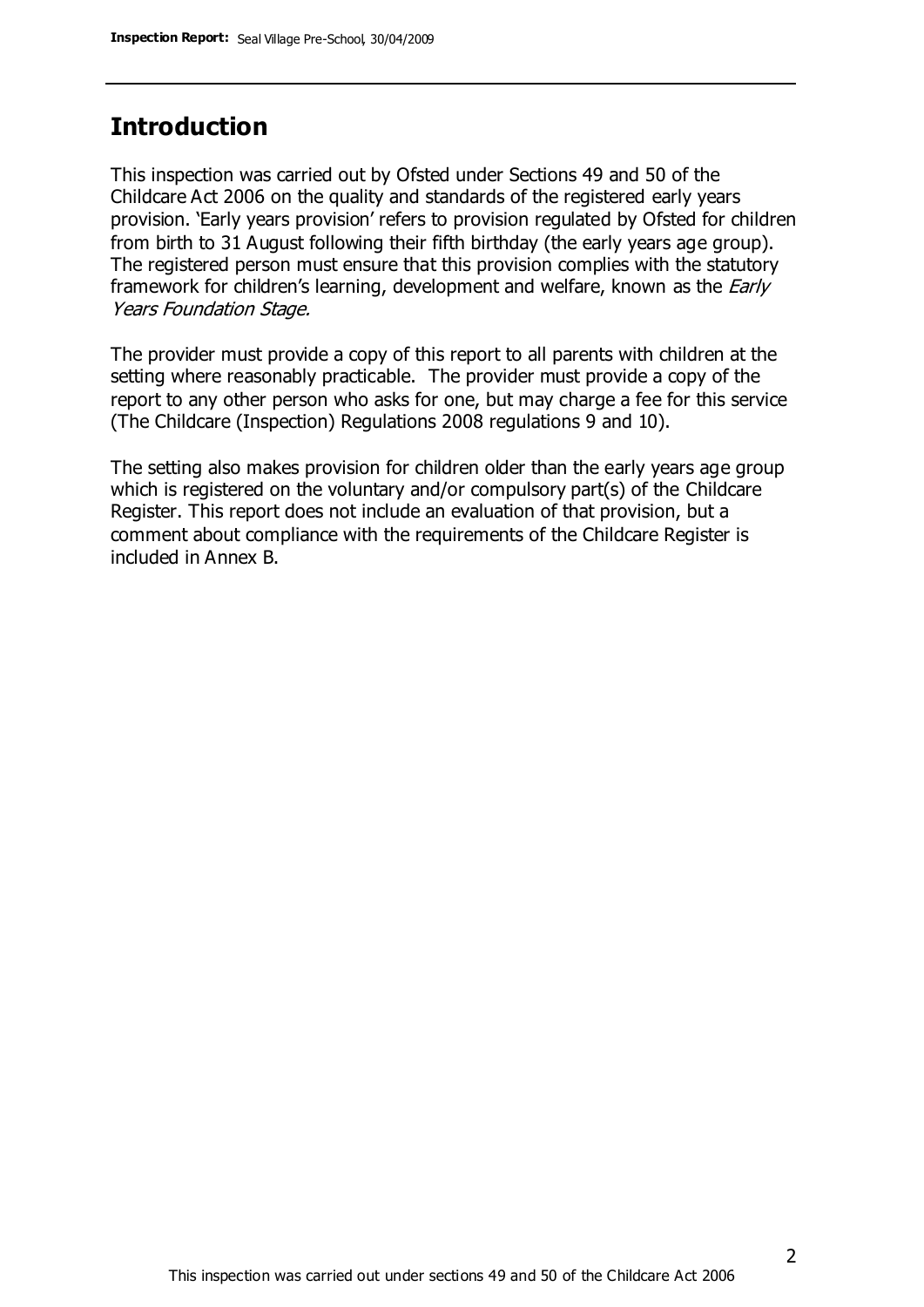# **Description of the setting**

Seal Village Pre-School opened in 2004. It operates from one room situated within the grounds of Seal Church of England Primary School and is within walking distance of public transport. It is accessible to wheelchair users. It has links with a local nursery school. As well as the Early Years Register, the setting is registered on both the compulsory and voluntary Childcare Registers. A maximum of 16 children may attend the pre-school at any one time. The pre-school is open each weekday from 09.00 to 15.00 five days a week and currently offers morning sessions until 12.00 noon. All children share supervised access to the school grounds. There are currently 21 children on roll all aged from two to under five years. Of these, 12 children receive funding for nursery education. The pre-school supports children with learning difficulties and/or disabilities and children who speak English as an additional language. There are four full-time staff working with the children, two of whom are qualified. The setting receives support from the Early Years Development and Childcare Partnership.

# **Overall effectiveness of the early years provision**

Overall the quality of the provision is satisfactory. The setting is inclusive and provides satisfactorily for children in promoting their welfare and learning. Children enjoy the opportunity to experience a range of activities and have individual care and support. The setting has successfully improved what it provides since the last inspection and has satisfactory arrangements to continue improving.

## **What steps need to be taken to improve provision further?**

To further improve the early years provision the registered person should:

- develop a consistent approach to assessing and recording what children know and can do in order to review the activities offered to extend their progress
- improve the storage arrangements to increase opportunities for children to select equipment

# **The leadership and management of the early years provision**

The links with parents are good. They know what the setting is providing from the newsletters, talking to staff, seeing what their child brings home each day and looking through the child's scrapbook. Parents are very pleased with the family atmosphere of the setting noting that their children become more outgoing and confident. One parent highlighted the change in her child after moving from another setting – when asking her what she did that day, she replies 'I have fun!' Parents also know how to help their children at home with a book bag every day through guidance in the newsletter. Some parents come to the setting to talk about their lives as a midwife or a fireman. The setting makes good use of the school's outside facilities including nature trail, playground and trim trail. Most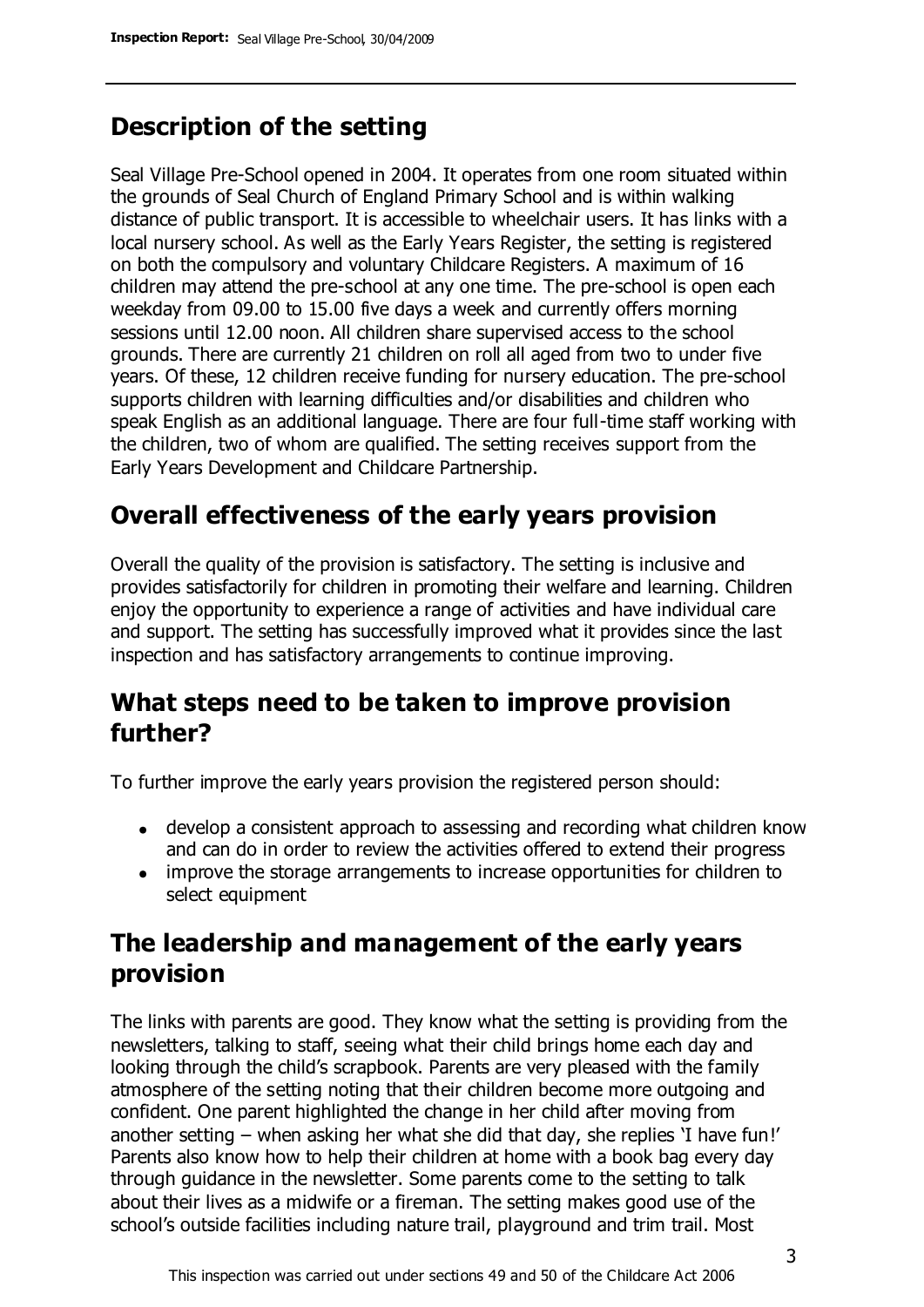children move on to the adjoining primary school and settle in well because they spend afternoons in the summer term with the reception teacher before they transfer the following September. Local authority and other agencies are well used to support individual children when necessary. The manager and her deputy take advantage of the different training courses that are available.

The setting's self-evaluation is satisfactory. Questionnaires and general discussions with parents help the staff to review what they are offering. The local authority advisor provides guidance resulting, for example, in parts of the setting being set up for the various areas of learning. The weekly staff meetings also provide opportunities to consider improvements. The recommendations from the previous report have been followed. Changes can take time to be effective, for example, the setting has tried out different methods of monitoring and recording children's progress without yet deciding which is the most appropriate for the setting to use. This limits the planning of future activities for the children.

The arrangements for ensuring the safeguarding of the children are good. The building is secure and, when using the outside areas on the school site, the children move around freely but safely. The necessary police checks are made and child protection and first aid requirements are met. Health and safety risk assessments are in place and other records and policies fulfil statutory requirements.

## **The quality and standards of the early years provision**

Children enjoy the range of activities provided for them. They settle immediately on arrival, quickly deciding what they want to do. They get on well with each other willingly sharing the equipment and talking to each other about what they are doing. A four year old girl took under her wing a three year old boy suggesting he try to copy letters from the word 'tadpoles', showing him how to hold a pencil and drawing a circle to start him off. He, nevertheless, soon found studying the tadpoles themselves to be much more interesting. The children have the confidence to get for themselves any equipment they may need. A wide range of resources are available but in some parts of the setting the storage arrangements require children to ask an adult. This limits the development of their independence. The staff continually oversee what is going on, making suggestions and asking children what they are doing. Some opportunities are missed to encourage them to think and talk about the activity and to help them develop their vocabulary. The playground is not next to the setting but the staff provide good opportunities for all the children to use the outside facilities. The trim trail is especially popular with, for example, one child showing a great sense of achievement as he crossed a chain bridge proudly turning to the others and shouting 'I did it! I did it!' Children are starting to become aware of the wider world as they undertake activities related to Diwali, Chinese New Year and Harvest Festival.

Care is effective. A tearful child was cuddled, given a toy and quickly and successfully regained a smile on her face. Personal hygiene is ensured after children use the toilet and before they eat, although they rarely need reminding. For example, before snack time they volunteered that they needed to wash their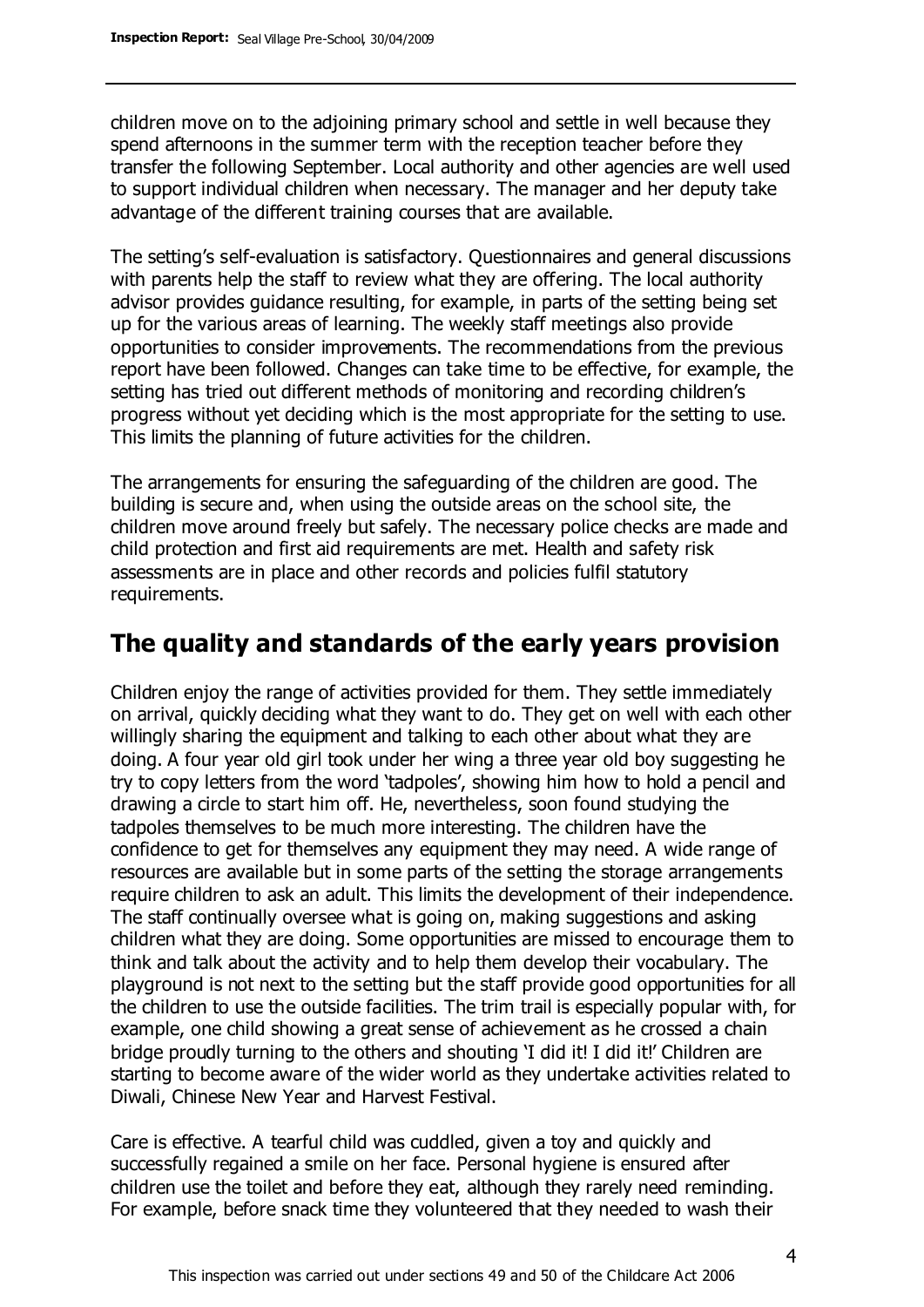hands because they were dirty and they wanted to remove the germs which could make them sick. They willingly choose from the healthy foods of different types of fruit, again volunteering that it makes them 'big and strong'. The development of their social relationships and good behaviour leads to the smooth running of the whole group. The skills and knowledge they are learning are a satisfactory preparation for the next stage of their education.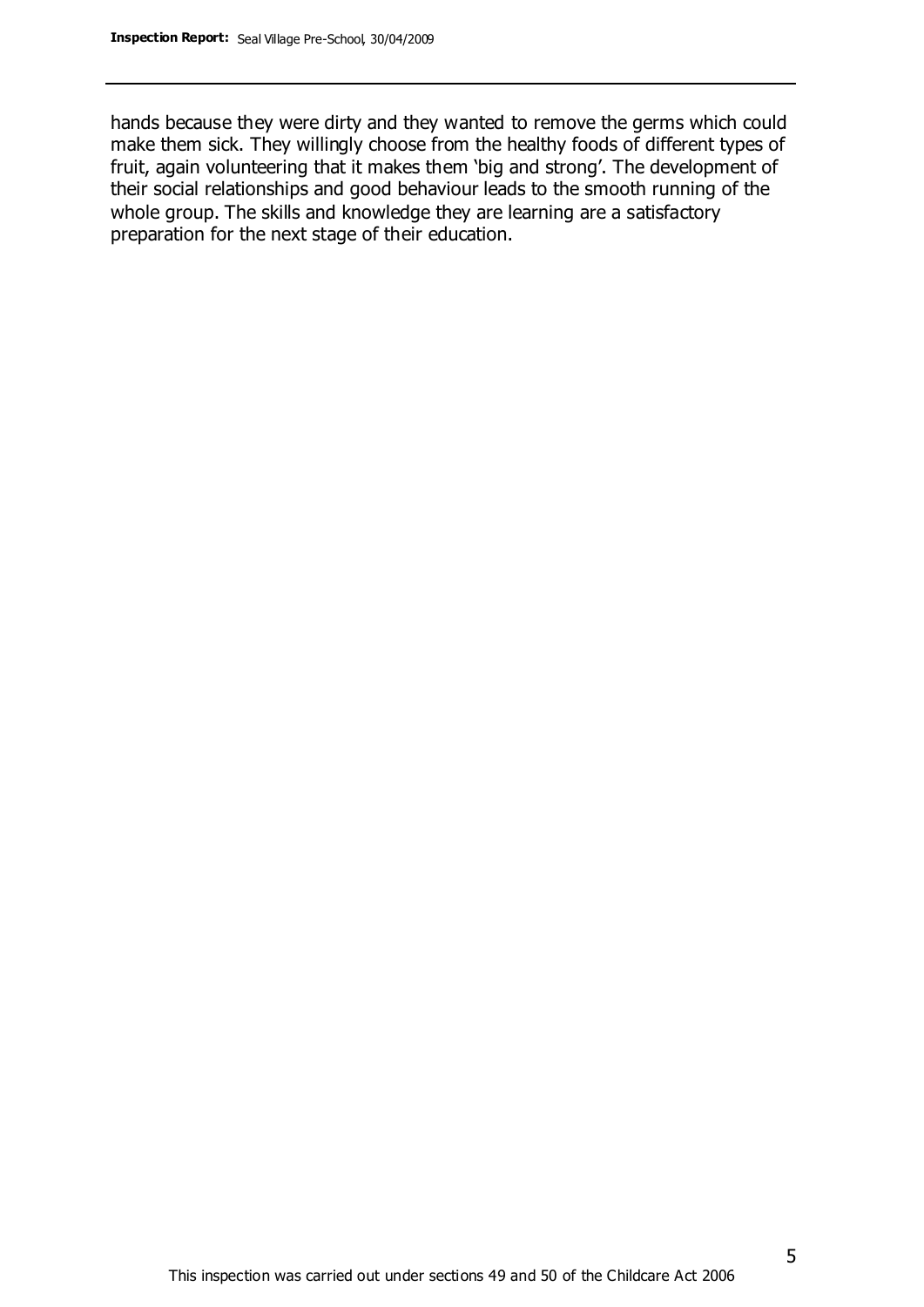# **Annex A: record of inspection judgements**

#### **The key inspection judgements and what they mean**

Grade 1 is Outstanding: this aspect of the provision is of exceptionally high quality Grade 2 is Good: this aspect of the provision is strong Grade 3 is Satisfactory: this aspect of the provision is sound Grade 4 is Inadequate: this aspect of the provision is not good enough

#### **Overall effectiveness**

| How effective is the provision in meeting the needs<br>of children in the Early Years Foundation Stage? |  |
|---------------------------------------------------------------------------------------------------------|--|
| How well does the provision promote inclusive practice?                                                 |  |
| The capacity of the provision to maintain continuous                                                    |  |
| improvement.                                                                                            |  |

#### **Leadership and management**

| How effectively is provision in the Early Years               |  |
|---------------------------------------------------------------|--|
| <b>Foundation Stage led and managed?</b>                      |  |
| How effective is the setting's self-evaluation, including the |  |
| steps taken to promote improvement?                           |  |
| How well does the setting work in partnership with parents    |  |
| and others?                                                   |  |
| How well are children safequarded?                            |  |

## **Quality and standards**

| How effectively are children in the Early Years<br><b>Foundation Stage helped to learn and develop?</b> |               |
|---------------------------------------------------------------------------------------------------------|---------------|
| How effectively is the welfare of children in the Early                                                 |               |
| <b>Years Foundation Stage promoted?</b>                                                                 |               |
| How well are children helped to stay safe?                                                              |               |
| How well are children helped to be healthy?                                                             |               |
| How well are children helped to enjoy and achieve?                                                      | 3             |
| How well are children helped to make a positive                                                         | $\mathcal{D}$ |
| contribution?                                                                                           |               |
| How well are children helped develop skills that will                                                   |               |
| contribute to their future economic well-being?                                                         |               |

Any complaints about the inspection or report should be made following the procedures set out in the guidance available from Ofsted's website: www.ofsted.gov.uk